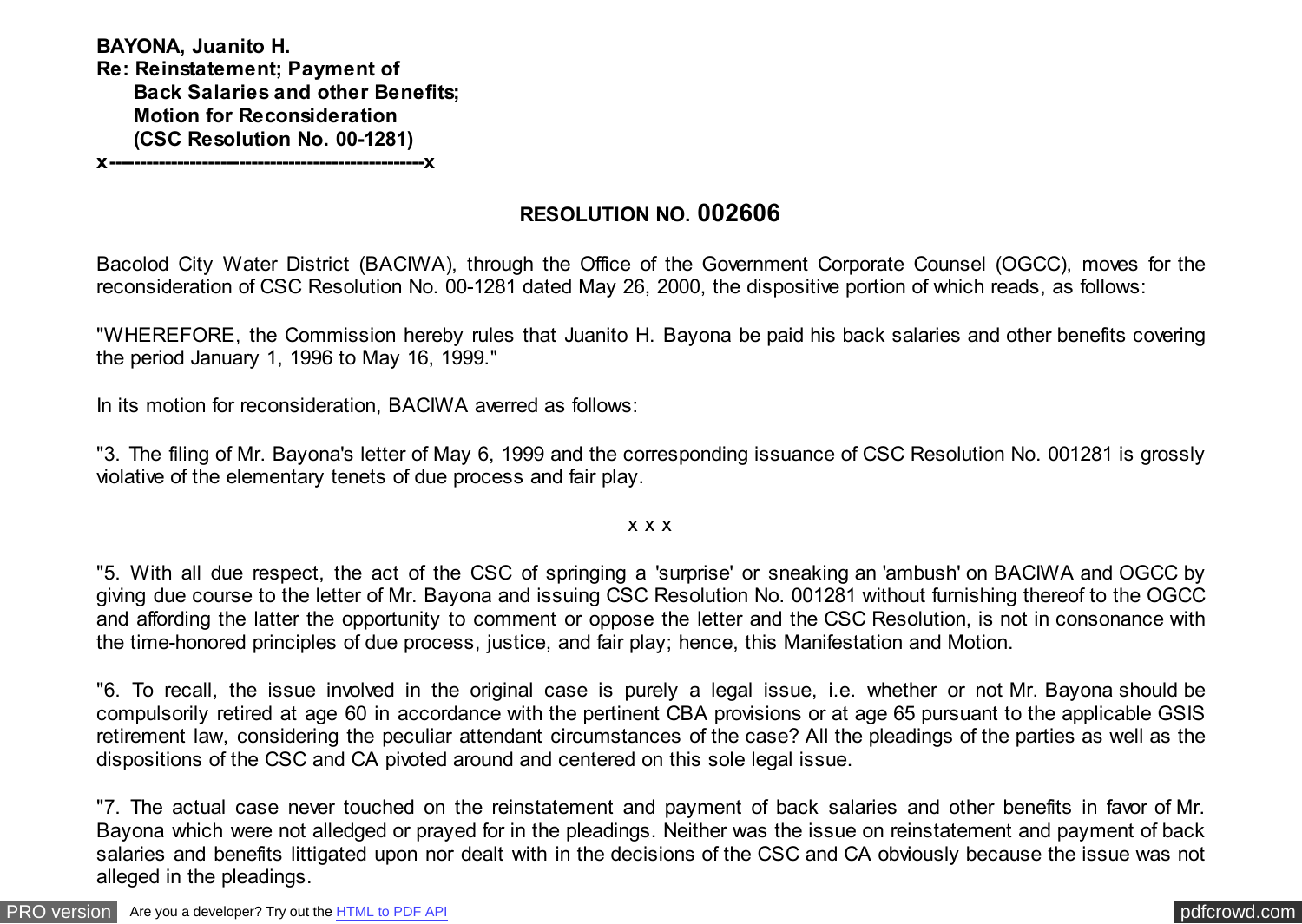"l6. Definitely, Mr. Bayona can no longer be reinstated because he has already reached the age for compulsory retirement (65 years) under the GSIS laws. Regarding the so-called unserved period, the occurrence of which was neither BACIWA's or Mr. Bayona's fault, the no-work no-pay principle should have been applied either strictly or equitably. To require BACIWA to pay the alleged back salaries and other benefits of Mr. Bayona corresponding to the entire unserved period during which Mr. Bayona did not contribute anything or perform any service to BACIWA, is tantamount to penalizing BACIWA for a fault or omission which was not of its own doing or making.

"Since Mr. Bayona is claiming more than a million pesos by way back salaries and unpaid benefits, it would be the height of injustice if BACIWA with its limited resources - be suffered or arm-twisted to pay for such dubious obligation."

For his part, Bayona requested that the period within which he is entitled to back salaries and other benefits, be rectified. His request reads, as follows:

"On pages 3 and 4 of the CSC Resolution No. 001281, promulgated on May 26, 2000 please allow me to request that the starting date of the period of my reinstatement to the service and the payment of my back salaries and other benefits be corrected to read December 1, 1995 instead of January 1, 1996.

"The Board of Directors of BACIWA in its Board Resolution No. 046. Series of 1995, passed on May 12, 1995 approved the recommendation of Management to extend my term up to December 31, 1995 but the approval was made subject to two conditions, one of which is that the extension (sic) may be shortened in the exercise of the sound discretion of the Board of Directors.

"On November 29, 1995 Juliana B. Carbon, Officer-in-Charge at that time, wrote me a letter informing me that the Board approved to extend my term of office up to November 30, 1995. Board Resolution No. 046 was therefore superseded by Board Resolution No. III, Series of 1995 extending my services up to November 30, 1995 only, instead of December 31, 1995. Thus I was separated from the service effective December 1, 1995 and not January 1, 1996."

It is of record that this case arose when Juanito H. Bayona was then the Manager of the General Services Division of BACIWA. At that time, there was an existing Collective Bargaining Agreement (CBA) entered into on October 1, 1991 between the employee's union and management of BACIWA. Under said CBA, any employee who reaches the age of 60 years shall be deemed to be compulsorily retired from the service. Hence, upon reaching the age of sixty (60) years on May 16, 1994, Bayona was considered compulsorily retired from the service. Bayona, however, refused to retire because he believed that the compulsory retirement age is sixty-five (65) years as provided for in Presidential Decree No. 1146 (the old GSIS Law).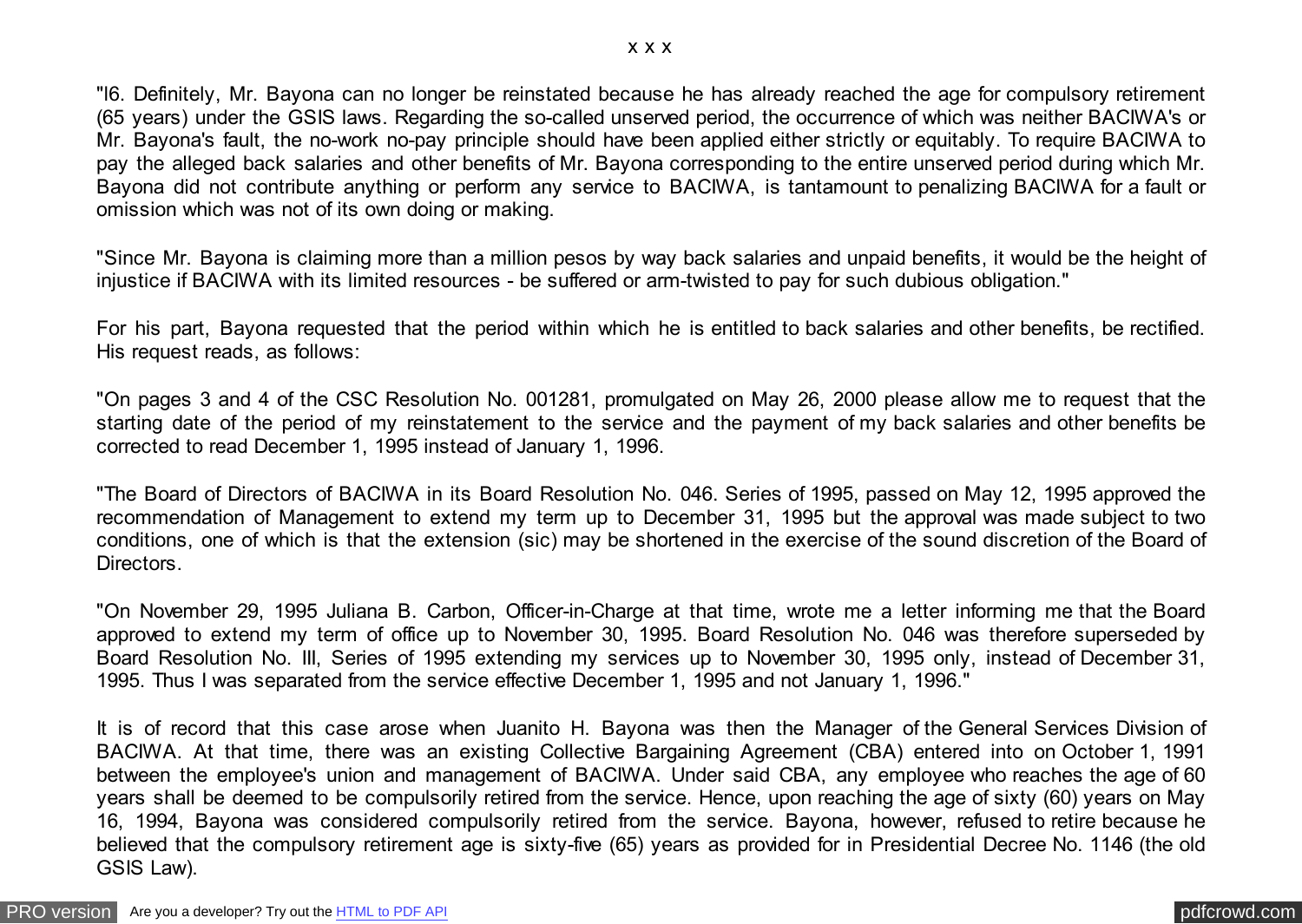Despite his refusal to retire, however, the records disclose that Bayona was separated from the service effective December 1, 1995. This is confirmed by a letter dated November 29, 1995 of BACIWA Officer-in-Charge Juliana B. Carbon addressed to Bayona which reads, in part, as follows:

"Please be informed that the Board approved to extend your service until November 30, 1995, as per Board Resolution No. 111, Series of 1995. As such, you are hereby directed to turn-over all documents/unfinished work to Bernardita Piamonte on or before November 30, 1995."

Eventually, the issue as to the legally sanctioned age of compulsory retirement found its way to the Commission for resolution. Consequently, the Commission issued CSC Resolution No. 96-4918 dated August 5, 1996, wherein it ruled that:

"It should be pointed out that although a contract is considered to be the law between the parties, the same must not be contrary to law, morals, good customs, public order, or public policy. Hence, the said CBA cannot shorten the employees' term of office fixed by law which is until the employees reached the age of sixty-five years. This is recognized in Section 6 of Article XXVIII of the CBA of the BEU and the BACIWA, which provides:

'All laws, including Presidential Decrees, letters of Instruction, and Rules and Regulation Implementing the New Labor Code of the Philippines are adopted and made part of this agreement.'

"Therefore, the compulsory retirement age of sixty-five (65) years as provided in Section 11 (b) of P.D. 1146 applies to BACIWA employees. In effect, Section 2 of Article XVI of the CBA merely gives the employee an option to retire at the age of sixty (60) years."

The BACIWAmoved for the reconsideration of the abovequoted ruling but was denied in CSC Resolution No. 97-3564 dated August 5, 1997.

Undaunted, the BACIWA elevated the case before the Court of Appeals by way of an appeal. And the said Court rendered a decision dated March 29, 1999, the material portions of which read, as follows:

"Petitioner's contentions does not persuade. If respondent Juanito Bayona were an employee in a private firm, there would be no dispute that the CBA stipulating that the compulsory retirement age of the covered employee is 60 years is valid. This is so because there is no law fixing the compulsory retirement age for private employees. In the case of public employees like Bayona, there is a law fixing the compulsory retirement age of 65 years which is P.D. 1146 (Revised Government Service Insurance Act of 1977).

"In 1977, P.D. 1146 was promulgated decreeing that the compulsory retirement age of officers and members of the civil service is 65 years old. On February 20, 1984, the Supreme Court in Baguio Water District v. Trajano, 127 SCRA 730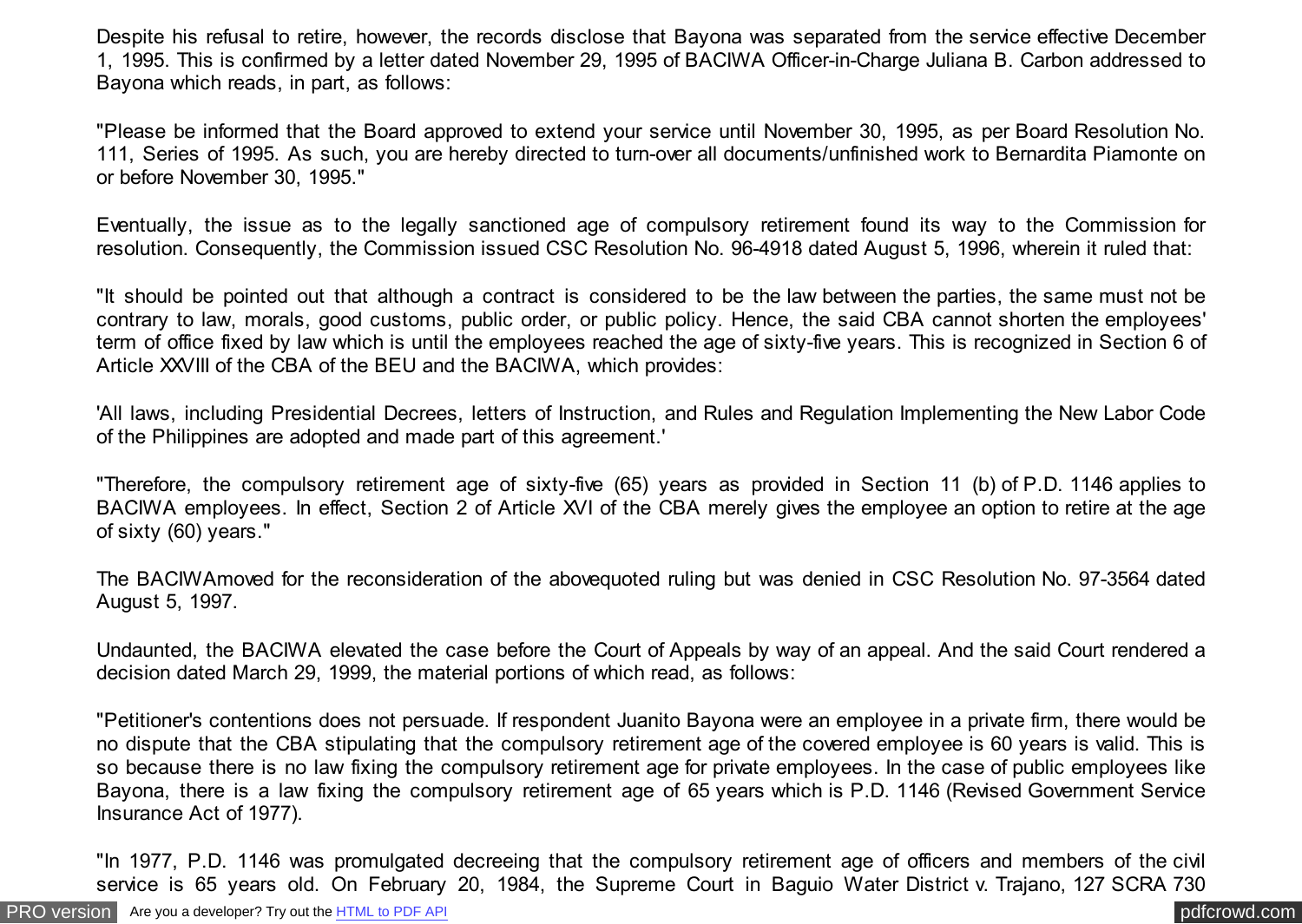already ruled that a water district is a corporation created pursuant to a special law - P.D. No. 198, as amended, and as such its officers and employees are covered by the Civil Service Law. This ruling was reiterated in Hagonoy Water District v. NLRC, 165 SCRA 272 and Tanjay Water District v. Gabaton, 172 SCRA 253.

x x x

"Can the statutorily fixed compulsory retirement age be lowered by a CBA between the union of employees belonging to the civil service and the government-owned and controlled corporation? Negative is the answer.

#### x x x

"upon the foregoing disquisition, this Court holds that the CBA lowering the compulsory retirement age of the officers and employees of BACIWA from the statutorily fixed 65 years is null and void because: a) PD 1146 gives Bayona a right to be compulsorily retired at age 65 and he cannot waive that right because such waiver is contrary to public policy; and, b) it is a fundamental principle that an existing law is in legal contemplation a part of a contract so that PD 1146 is a part of the CBA, hence the latter violated the law by lowering the compulsory retirement age fixed by PD 1146.

"WHEREFORE, for lack of merit, the appeal is DISMISSED and the appealed Decision is AFFIRMED"

Thereafter, Bayona requested the Commission to issue an order to effect his reinstatement to his former position and the payment of his back salaries from the date of his illegal removal from the service up to May 16, 1999---the date when he reached his compulsory retirement age of 65 years. In CSC Resolution No. 00-1281 dated May 26, 2000, the Commission granted Bayona's request, to wit:

"In the instant case, it was Bayona who requested the Commission to render an opinion regarding the validity of Section 2, Article XVI of then CBA. Hence, when Commission rendered its decisions in CSC Resolution Nos. 96-4918 and 97-3564, it was for the purpose of determining the legal right of Bayona to his position as Manager of the General Service Division of BACIWA for the period May 16, 1994 (date of 60th birthday) up to May 16, 1999 (date of 65th birthday).

#### x x x

"Bayona turned sixty-five (65) years old on May 16, 1999, which is the compulsory retirement age under Section 11 (b) of P.D. 1146. Were it not for the invalidated provision in the CBA providing for a compulsory retirement age of 60. Bayona should have continued to render government service until May 16, 1999. Therefore, he should be paid the amount corresponding to his salaries and other benefits for the period January 1, 1996 to May 16, 1999.

"WHEREFORE, the Commission hereby rules that Juanito H. Bayona be paid his back salaries and other benefits covering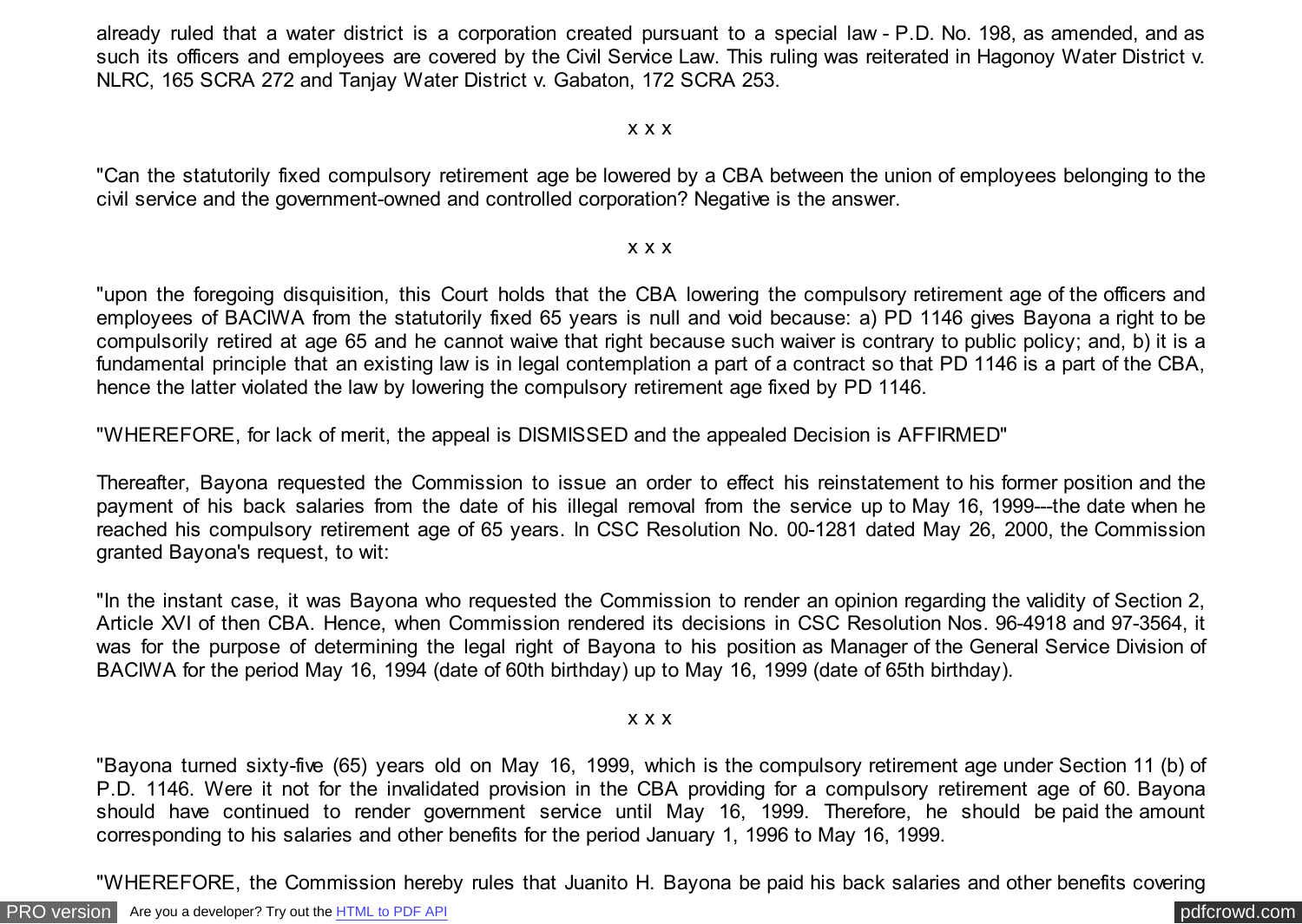the period January 1, 1996 to May 16, 1999."

Hence, the present motion for reconsideration of BACIWA where the main issue to be resolved is whether Bayona is legally entitled to be reinstated to his former position and/or to be paid his back salaries and other benefits.

BACIWA contents that since BAYONA never raised the issue of reinstatement and/or payment of back salaries at the very outset, he has lost his right thereto based on the so-called "raise-or-waive rule". There is no merit in this contention.

Admittedly, the issue on reinstatement and/or payment of back salaries was never raised by Bayona at the very ouset. Hence, such was never discussed nor passed-upon in CSC Resolution Nos. 96-4918 dated August 5, 1996, 97-3564 dated August 5, 1997, and CA Decision dated March 29, 1999. This should not be construed, however, that Bayona is no longer entitled to the payment of his back salaries and other benefits. In the related case of Del Castillo vs. CSC, et al., G.R. No. 112513, August 21, 1997, the High Tribunal had the ocassion to rule that:

"As likewise reaffirmed by the Court in Perez vs. Evite, 'under Section 45 of rule 39, Rules of Court . . . a judgement is not confined to what appears upon the face of the decision, but also those necessarily included therein or necessary thereto.' The late Chief Justice Fred Ruiz Castro stressed for the Court in Padua vs. Robles, that (T)he sufficiency and efficacy of a judgement must be tested by its substance rather than its form. In construing a judgement, its legal effects including such effects that necessarily follow because of legal implications, rather that the language used, govern. Also, its meaning, operation, and consequences must be ascertained like any other written instrument. Thus, a judgement rest on the intention of the court as gathered from every part thereof, including the situation to which it applied and the attendant circumstances."

One should not lose sight of the fact that the removal of Bayona was in violation of the law. Hence, he is entitled, as a matter of course, to be reinstated to his former position and be paid all his back salaries and other benefits. Considering, however , that his reinstatement to the service is no longer legally feasible as he already reached the compulsory retirement age, he must be paid his back salaries from the date of his illegal removal from the service effective December 1, 1995 to May 16, 1999 ---the date he reached the compulsory retirement age of 65 years. This precept was explained in the case of San Luis vs. CA, 174 SCRA 258, where the Supreme Court ruled:

"As respondent Berroya can no longer be reinstated because he has already reached the compulsory retirement age of sixty five years on December 7, 1986, he should be paid his back salaries and also all the retirement and leave privileges that are due him as a retiring employee in accordance with law. . . "

Finally, movant BACIWA's claim that it was denied due process when the Commission issued CSC Resolution No. 00-1281 dated May 26, 2000 without giving it the opportunity to oppose the request of Bayona to be paid his back salaries deserves scant consideration. Movant misconceives the nature of the ruling rendered by the Commission in the present case. Be it stressed that the Commission did not impose any disciplinary sanction upon any party. Neither was there an administrative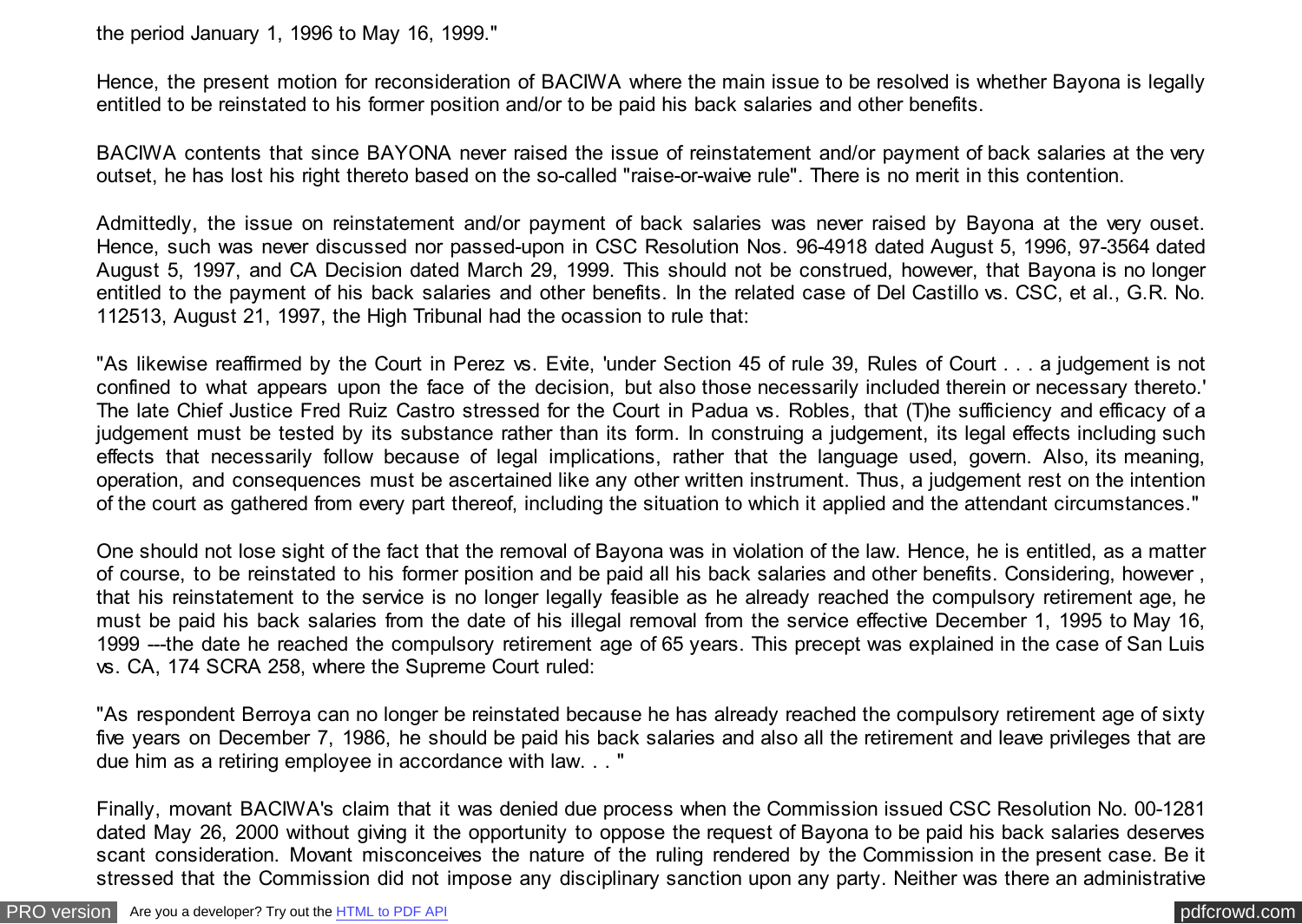charge filed against any of the officers of the movant so as to entitle it to notice and hearing (Debulgado vs. CSC, 237 SCRA 184). And even on the assumption that movant was indeed denied its right to due process, this was cured upon its filing of the present motion for reconsideration (Simpao vs. CSC, 191 SCRA 396).

WHEREFORE, the motion for reconsideration of Bacolod City Water District is hereby denied for lac of merit. Accordingly, BACIWA is directed to pay the back salaries and other benefits of Juanito H. Bayona from December 1, 1995 to May 16, 1999. CSC Resolution No. 00-1281 dated May 26, 2000 is thus modified.

Quezon City, Nov 20 2000

## **CORAZON ALMA G. DE LEON**

Chairman

**JOSE F. ERESTAIN, JR.**

Commissioner

## **J. WALDEMAR V. VALMORES**

Commissioner

Attested by:

## **ARIEL G. RONQUILLO**

Director II